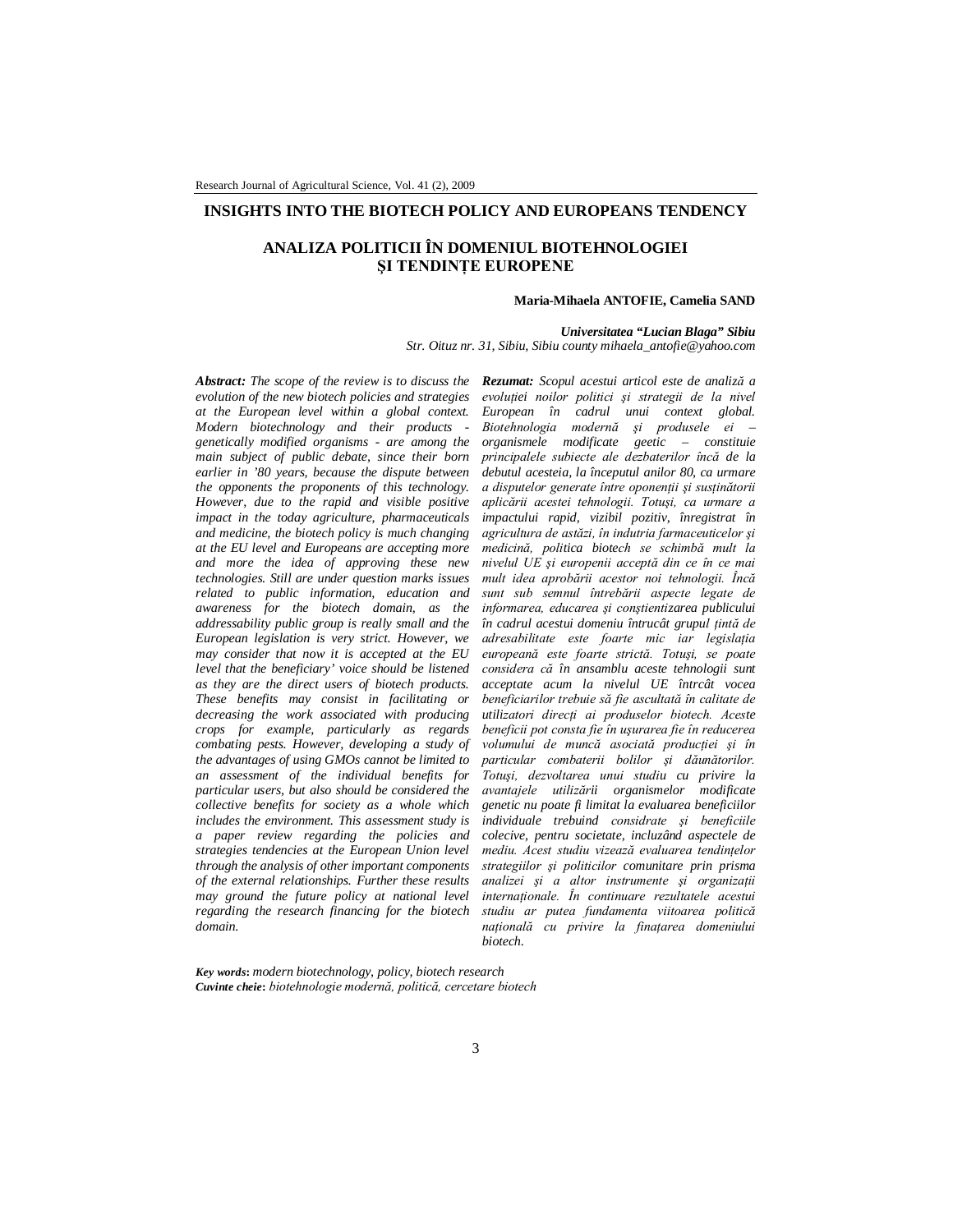#### **INTRODUCTION**

In the EU policy *a genetically modified organism (GMO) is defined as any organism, with the exception of human beings, in which the genetic material has been altered in a way that does not occur naturally by mating and/or natural recombination*". However due to a delay and gap in-between understanding and applying modern biotechnology products and services ..*in practice, the legislation currently applies mainly to the deliberate release into the environment of GMOs, for example the cultivation of GM plants such as maize and the import, distribution and industrial processing of GM food and animal feed*". In this respect the main stone corner of the modern biotechnology vision at EU level is *"the precautionary principle in order to protect human health and the environment. Therefore the authorisation of GMOs for deliberate release into the environment requires a thorough environmental and health risk assessment and the authorised GMOs are subject to systematic post-marketing monitoring, labelling and traceability requirements*. The rest of the EU policy is to comply with procedures already in place at EU level. The results of this analysis, in a systematic way of the EU, today biotech politics supports the research development and financing in this domain.

# **MATERIAL AND METHODS**

Based on published European political statements, strategy and existing legislation at EU level and also based on the analysis of international instruments such as Cartagena protocol on Bio-safety and applying Albert Humphrey' SWOT analysis (Strengths, Weaknesses, Opportunities, and Threats) of the legislation and also Negotiators' terms of references this review was realized. It involves specifying the objective of the proposed project and identifying the internal and external factors that are favourable and unfavourable to achieving that objective.

### **RESULTS AND DISCUSSIONS**

**Biotech policy** At the EU level it is in place a regulatory framework, maybe the most complete in the worldwide, but still comprising administrative procedures not coherently developed at the member states level and as the authorization procedure for the placing on the market should be developed at the EU level, decision making is difficult to be taken.

At the members states level exists at least two biotech political pools developed for national and international level in accordance with the European Union Treaty. Depending on the member state capacity in getting involved into the political negotiation process at international level it appears that the general approach on modern biotechnology is set out at the EU level. During the last 14 years almost only developed EU countries where deeply involved into the negotiations at the EU and at international level, especially during the negotiations of the Cartagena Protocol on Bio-safety. It is already well known that some of the EU countries are not politically open to the modern biotechnology and this attitude can be explained through the involvement of very well trained negotiators for the EU and international levels able to convince the majority about their opinion. Such negotiators are usually working in close cooperation with modern biotechnology's laboratories in their country of origin. In this respect the negotiator capacity is more improved when it is about the technical expertise into the field and the biotech research capacity is a top priority at national level. On the other hand lot of other EU countries came into the negotiation process with lawyers and scientists.

An important momentum in biotech was between 2000 and 2004 when the political expertise expressed against the development of modern biotechnology in Europe was best expressed by certain countries with a clear political message against this technology.

However, later due to the economic boom of the modern biotechnology products and services other developed countries increased their negotiation expertise at the EU and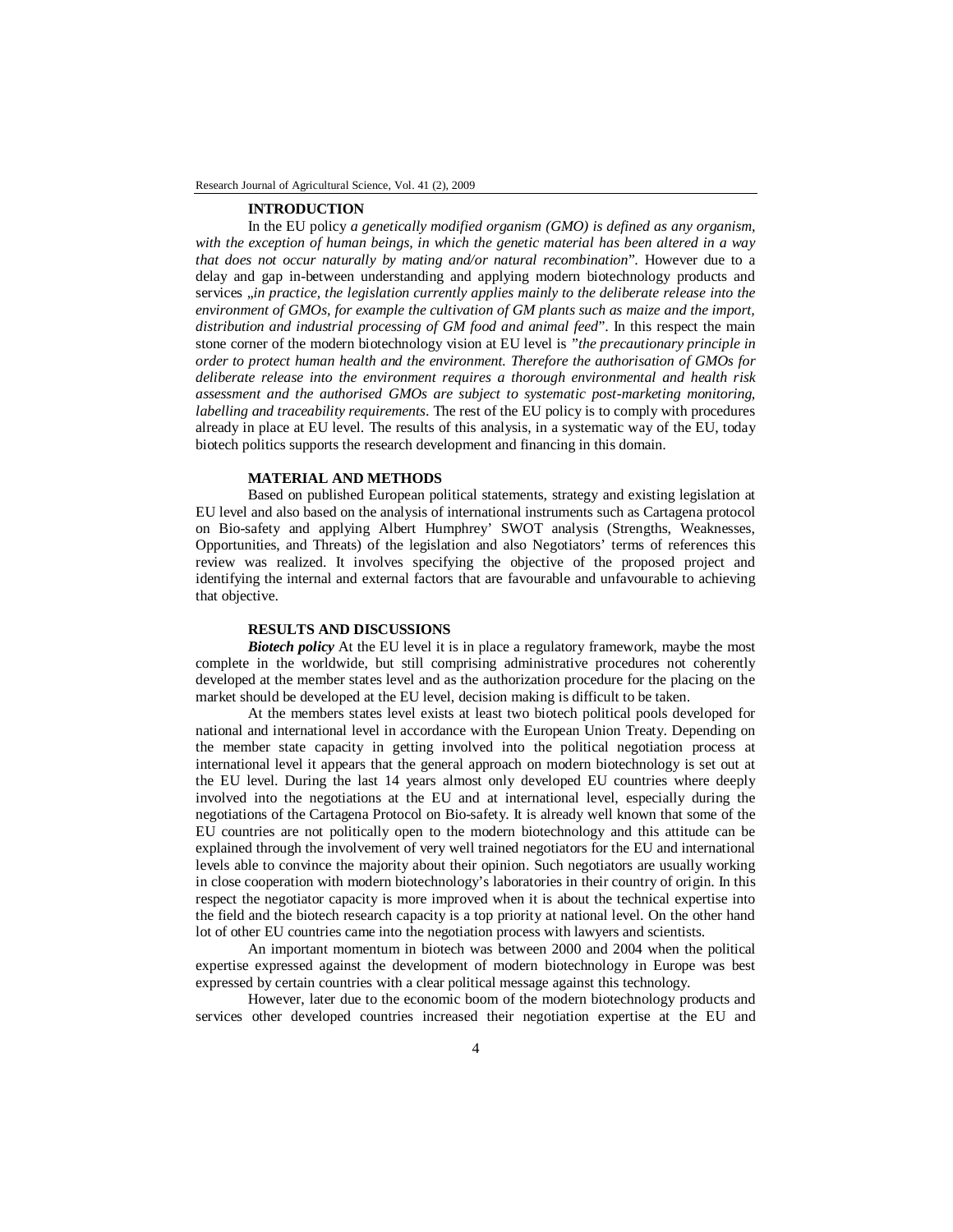international levels and this expertise was proven to be valuable as today it can be said that at least from the scientific point of view it is generally agreed that the lack of scientific evidences should not be a barrier against the commercialization (WTO - TBT agreement) of these products and the biotech research should be continuously developed.

Today at the European Union (EU) level genetically modified plants (GMPs) are considered by the Council Decision taken during December 2008 as a "*subject of public controversy because their advantages for society in general and for agriculture in particular are disputed*". And a question mark was raised too: "*Could a better analysis of these socioeconomic aspects clarify these points in the public's perception?*"

*Future EU political approaches* Based on the today EU legislation, because of the novelty of the subject, the society which is not aware about biotech science should be first informed, educated and after being involved into the decision making process complying also with the Aarhus Convention provisions (Convention on Access to Information, Public Participation in Decision-making and Access to Justice in Environmental Matters). As it is well known, the great producers on modern biotechnology products and services are US, Brazil, Argentina, Canada, and in 1999 EU opposed to these technology on political grounds for couples of years. However, due to new political insights the EU underlined among others the need of increasing cooperation in open investments with the US as it is stated into the 2008 EU-US Summit Declaration which took place in Brdo, Slovenia. A piece of this Brdo declaration: *Investment policies should be non-discriminatory and provide investors clear guidance on any investment restrictions*.

The today EU policy is recognizing the followings: [1] EU has adopted a comprehensive legal framework for the authorisation of Genetically Modified Organisms (GMOs) aiming at ensuring a high level of protection of the environment, human and animal health with respect to potential risks of GMOs and taking into account the precautionary principle [2] at the EU political level it is recognized that GMOs give rise to public debates, including the scientific community and [3] that it is necessary to look for improvement of the implementation of this legal framework in order to better meet the objectives of the EC legislation, taking into consideration the necessity of continuing processing applications without undue delays and respecting the relevant EC international obligations. Such delays are due today to the risk assessment procedures.

Moreover, in order to bring more confusing elements to the topic some member states are claiming that the social aspects are relevant and attention should be given to these and they are trying to bring a scientific connotation of this which it is a false created problem. Even the socio economic issue should be developed at the EU level, however some of the countries agreed to support the subsidiary principle. It is very important, at least in the terms how the current legislation is developed at the EU level that this point should be solved at the EU level and not at the member's state level because the authorization procedure is an EU level developed procedure. Romania was acting last year in the favour of such political approach of respecting the state subsidiary and on our opinion the authorization procedure will encounter the same problems like those developed for the risk assessment procedure and for that we are recommending that this issue should be re-discussed at the political level.

We may add that the case of risk assessment is already solved –at least from conceptual point of view – members states agreeing that this should be developed based on the same guidelines such those already published by the EFSA and already in place in lot of member states and not based on the guidelines developed at national level. It is important to mention that these guidelines are in line with those already in place elaborated by OECD or guidelines of WTO, WHO, FAO or Codex Alimentarius.

Today even the risk assessment should sound scientifically, according to the Directive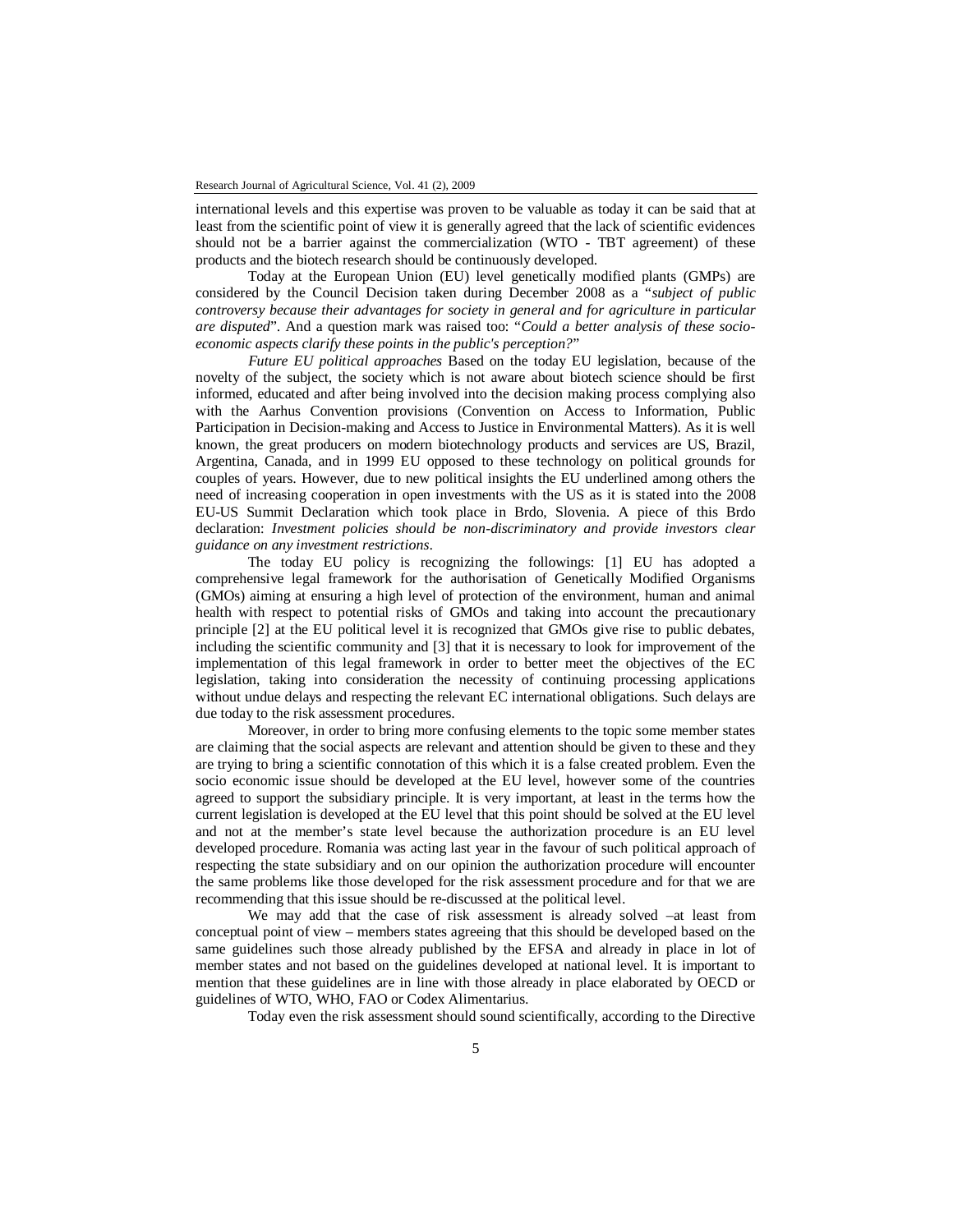2001/18/EC Annex II and Annex III, however due to the very complex applied procedures at country level it is not anymore a scientific item and it is rather the fruit of political debates. We are supporting this analysis support with the case of maize MON810.

### *Biotech legislation*

The delay in developing legislation in the European Community is due especially to the political process of legislation's negotiation for the approval at the EU level and also to the complexity of the process which is time consuming for being fully implemented at national level. We may add that the EU biotech legislation is developing in behind the boost results obtained by the science which grounds gaps between policy and science specific not only for the EU but also for the countries all over the world.

Today it can be said that the EU developed a very impressive legislation that applies at the community level and should be implemented at national level which is developed based on the precautionary principle which is rather a political commitment and it should not be interpreted as an administrative task.

For its political commitment – precautionary principle – which was assumed for the Cartagena Protocol ratification, the EU developed procedures and the members states are today in the position of applying administrative procedures based on this political commitment.

As the risk assessment procedure is not yet completely the same for all biotech product confusion may emerge during the authorization. Thus, for food and feed products the risk assessment procedure is not applied at the member's states level but at the EU level according to the EFSA guidelines which are not compulsory to be applied any other products by the members states according to the Directive 2001/18/EC.

Even the main principles in the implementing the risk assessment procedure are set out in the annexes of the Directives *and should be scientifically based* however controversial authorizations can be issued depending on the authorities involved in the authorization process (now it is the case of MON810 which is under reauthorization according to the Regulation (EC) 1829/2003 and which first was authorized according to the Directive 2001/18/EC). The lack in any consistency among different legislation acts in the EU represents political debates subjects at the EU level.

### *Case study – Maize MON810*

Maize is an important crop in the European Union (EU) and corn borer infestations can produce considerable yield losses. In Spain for example, the losses in maize production can be as high as 15% in areas of high corn borer pressure and in South Romania up to 10%.

# *Political and legislative issues*

Commission Decision 294/1998 authorized the placing in the market of *Zea mays* L. line MON 810 for all uses of the product (import, processing into food and feed products and cultivation). On 2 June 1999, Austria informed the Commission of its decision to provisionally prohibit the placing on the market of MON 810 for all uses covered by the consent. Meanwhile, a new Directive on the deliberate release into the environment of genetically modified organisms entered into force (Directive 2001/18/EC). In January 2004, the Commission requested Austria to re-consider its safeguard clause in light of the new legal framework. Austria submitted to the Commission additional information in support of its national safeguard clause. The Commission consulted the EFSA, which concluded, in July 2004, that the information submitted by Austria did not constitute new scientific evidence sufficient to invalidate the environmental risk assessment of maize line MON 810, justifying a prohibition of its use and sale in Austria. Based on this the Commission submitted a draft decision requesting Austria to repeal its provisional safeguard measure. On 24 June 2005, the Council, by qualified majority, rejected the proposal and presented new reasons, requiring further evidence. In November 2005, the EFSA was once more consulted by the Commission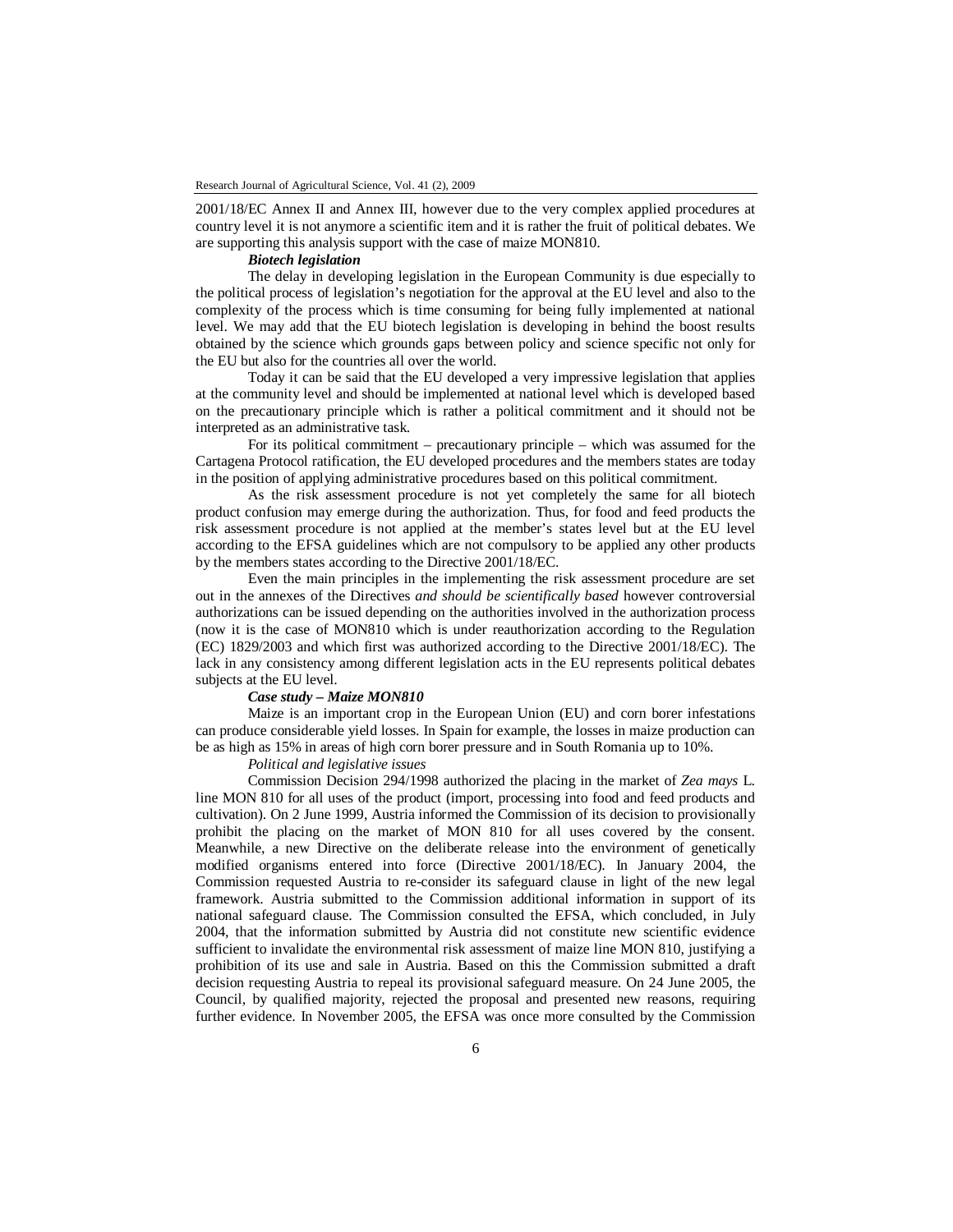and it was, in particular, requested to take account of any further scientific information that had arisen subsequent to the previous scientific opinion. In its opinion of 29 March 2006, EFSA concluded once again that there was no reason to believe that the continued placing on the marked of MON 810 maize was likely to cause any adverse effects for human and animal health or the environment under the conditions of its consent. Therefore, the Commission submitted to the Council a new proposal requesting Austria to repeal the safeguard measures concerning MON 810. On 18 December 2006, the (Environment) Council rejected the Commission proposal, through a decision that refers only to the environmental aspects of the safeguard clause, namely cultivation. The food and feed safety aspects of MON 810 have been assessed by the EFSA, which concluded that this product is unlikely to cause any adverse effects for human and animal health. Under these circumstances, the Commission considered that the proposal should be amended in order to take into account only food and feed aspects of the Austrian prohibition namely the prohibition on import and processing of unprocessed kernels as source materials for further processing or for direct food or feed use. The Commission therefore submits an amended proposal to the Council. Later Hungary, Greece and last year France opposed MON810 and the case is far to be solved at EU political level as these countries developed their negotiation capacity in biotech policy at EU level and not only. However the MON810 authorization is still in place as the dossier was moved form the Directive to the Regulation 1829/2003 by applying the *mutatis mutandis* procedure evoked by the art. 8 4, during 2005, and a notification for renewing the product, according to art. 8.1. was submitted in May 2007. The authorization procedure is on the way and the product may remain on the market according to the Regulation 1829/2003 art 8.1.

Further the Technical Advisory Group (TAG) of EuropaBio's Plant Biotechnology Unit developed monitoring plans for GM crops and in the case of existing Bt maize products, no adverse effects requiring case-specific monitoring have been identified in the environmental risk assessment.

The main conclusion is that as the political debate is not finished yet at the EU level even the scientifically it was proved that MON810 is safe, and barriers are created against the free commercialization of this product which is not in line with the WTO TBT (Technical Barriers to Trade) agreement and for which should be responsible the member state and not the EU – which is another gap in the current EU legislation which is in line with the EU Treaty.

All these data underline some major differences between the EU and the USA GM maize- general approach which is reflected from the political level to the implementation level.

# **CONCLUSIONS**

Never a completely new scientific discovery will receive a satisfactory social acceptance if there are not solved less complicated issues highly depending on politics and society and this is a strong argument for applying in practices the philosophical principles described four centuries ago by Rene Descartes and Francis Bacon which grounded the today modern philosophy. Modern biotechnology is the case here, and this domain is associating new scientific concepts regarding the living world which are now implemented through practical experiences at the highest scientific standards. Even we are living in the XIX century the general public is not ready to cope with the complexity of the domain either from scientific point of view either from technical and political points of views either from all points of view. The modern biotechnology domain is practically living the first 30 years of "ripping as a philosophical concept" because the society needs to develop further and needs to understand more in-between science, technical administrative' issues and politics. This *sine qua non* condition of completely acceptance of the modern biotechnology is however the time passing in the favour of this high level standard science.